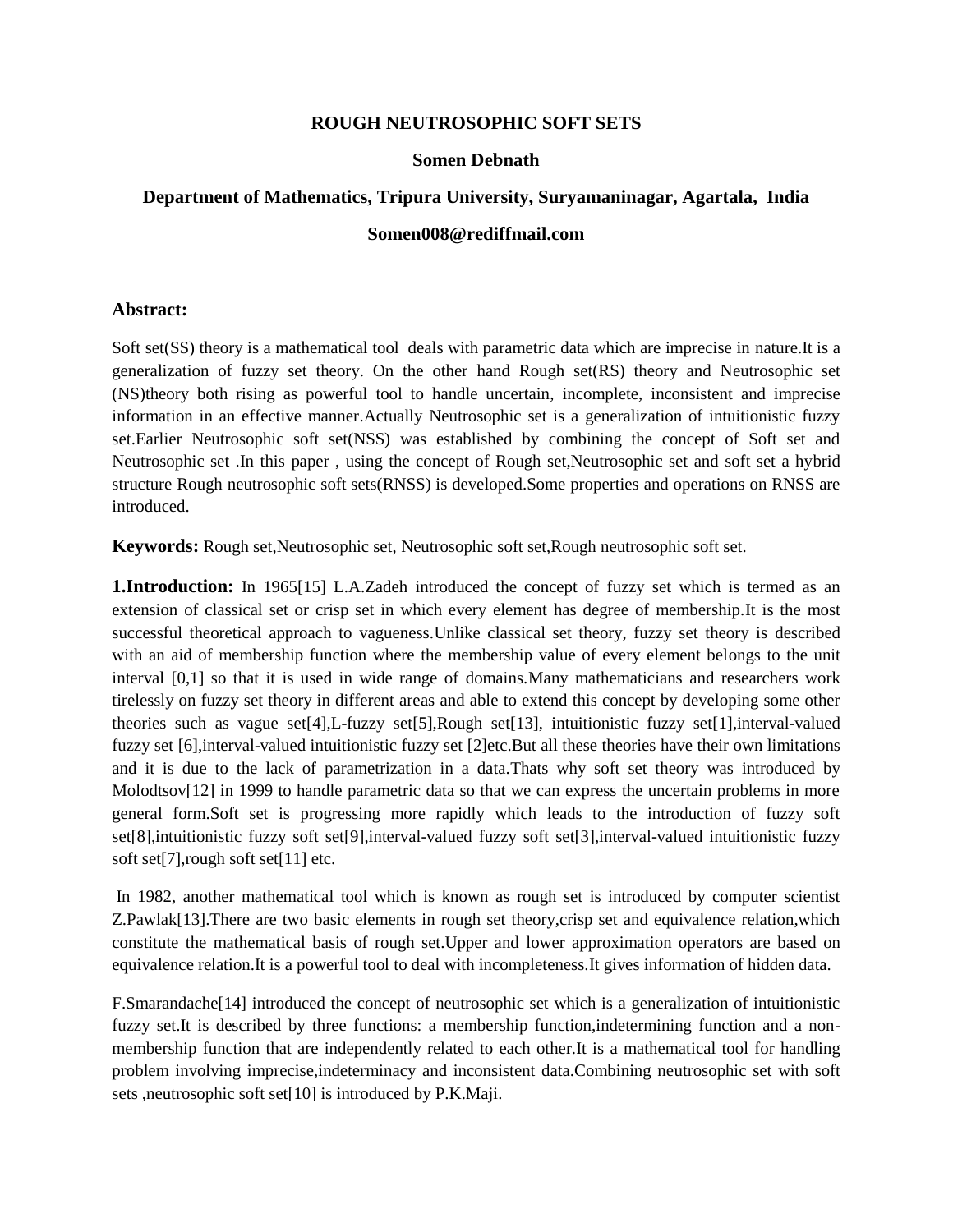Neutrosophic soft set and rough sets are two different terms,none contradict the other.The main objective of this study is to introduce a new hybrid structure called rough neutrosophic soft sets.The significance of introducing hybrid set structure is that the computation technique based on any one of these structure alone will not always yield the best results but a fusion of two or more of tem can often give better results.

#### **2.Preliminaries:**

In this section we recall some basic definations and examples which are relevant to this work.

**Definition 2.1** [12] Let U be an initial universe and E be a set of parameters. Let  $P(U)$  denotes the power set of U and  $A \subseteq E$ . Then the pair  $(F, A)$  is called a *soft set* over U, where F is a mapping given by  $F: A \to P(U)$ .

**Example 2.1.1** Suppose that  $U = \{h_1, h_2, h_3, h_4, h_5, h_6, h_7\}$  is a universe consisting of seven houses and  $A = \{e_1, e_2, e_3, e_4\} \subseteq E$  is a set of parameters considered by the decision makers where  $e_1, e_2, e_3$  and  $e_4$ represent the parameters 'beautiful', 'modern', 'cheap', 'in green surroundings' respectively. Now, we consider a soft set  $(F, A)$  which describes the 'attractiveness of the house' that Mr. X is going to buy. In this case, to define the soft set  $(F,A)$  means to point out beautiful houses, modern houses and so on. Consider the mapping F given by 'houses (.)' where (.) is to be filled by one of the parameters  $e_i \in A$ . For instance,  $F(e_1)$  means 'houses (beautiful)' and the functional value is the set consisting of all the beautiful houses in *U* .

Let 
$$
F(e_1) = \{h_5, h_7\}
$$
  
\n
$$
F(e_2) = \{h_1, h_4, h_6, h_7\}
$$
\n
$$
F(e_3) = \{h_1, h_3\}
$$
\n
$$
F(e_4) = \{h_2, h_4, h_5\}.
$$

Tabular representation of the soft set  $(F,A)$  is given by

|  |  |  | ' " |
|--|--|--|-----|
|  |  |  |     |
|  |  |  |     |
|  |  |  |     |
|  |  |  |     |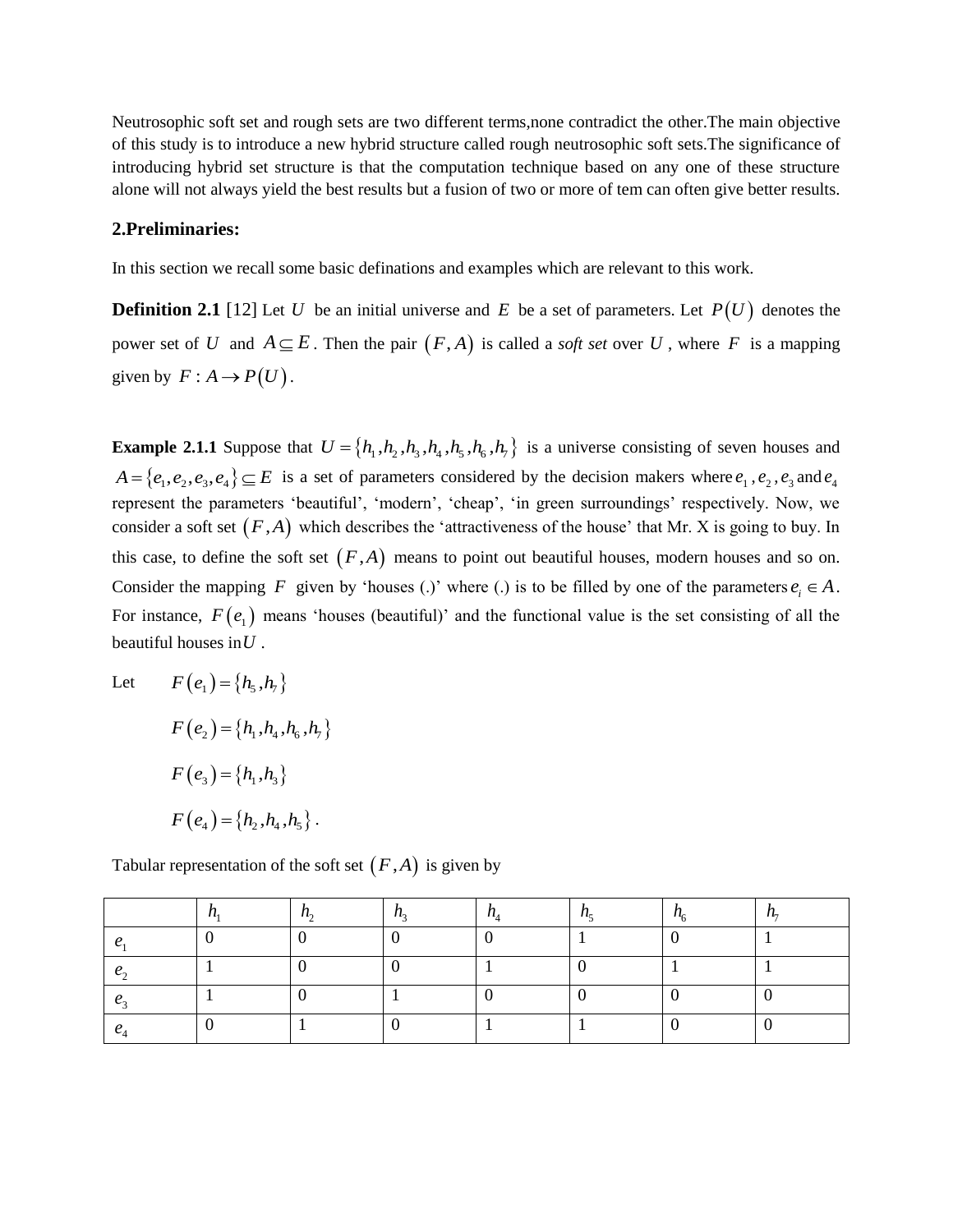**Definition 2.2** [14] Let *X* be an universe of discourse, with a generic element in *X* denoted by x, the neutrosophic(NS) set is an object having the form

$$
A = \{ \langle x : \mu_A(x), \nu_A(x), \omega_A(x) \rangle, x \in X \},\
$$

where the functions  $\mu$ ,  $\nu$ ,  $\omega$  :  $X \to \int_0^{\infty} 0.1^+ \left[$  define respectively the degree of membership (or Truth), the degree of indeterminacy, and the degree of non-membership(or Falsehood) of the element  $x \in X$  to the set *A* with the condition<br>  $-0 \leq \mu_A(x) + \nu_A(x) + \omega_A(x) \leq 3^+$ 

$$
^{-}0 \leq \mu_{A}(x) + \nu_{A}(x) + \omega_{A}(x) \leq 3^{+}
$$

From a philosophical point of view, the neutrosophic set takes the value from real standard or nonstandard subsets of  $\int_0^{\infty} 0.1^{\infty}$ . So, instead of  $\int_0^{\infty} 0.1^{\infty}$  we need to take the interval [0,1] for technical applications, because  $\int$  -0,1<sup>+</sup> will be difficult to apply in the real applications such as in scientific and engineering problems.

**Example 2.2.1** Assume that the universe of discourse  $U = \{x_1, x_2, x_3\}$ , where  $x_1$  characterizes the capability,  $x_2$  characterizes the trustworthiness and  $x_3$  indicates the prices of the objects. It may be further assumed that the values of  $x_1, x_2$  and  $x_3$  are in [0,1] and they are obtained from some questionnaires of some experts.The experts may impose their opinion in three components viz. te degree of goodness,the degree of indeterminacy and that of poorness to explain the characteristics of the objects.Suppose *A* is a neutrosophic set(NS) of *U*, such that<br>  $A = \{ \langle x_1, (0.3, 0.5, 0.6) \rangle, \langle x_2, (0.3, 0.2, 0.3) \rangle, \langle x_3, (0.3, 0.5, 0.6) \rangle \},\$ 

$$
A = \left\{ \langle x_1, (0.3, 0.5, 0.6) \rangle, \langle x_2, (0.3, 0.2, 0.3) \rangle, \langle x_3, (0.3, 0.5, 0.6) \rangle \right\},
$$

where the degree of goodness of capability is 0.3,degree of indeterminacy of capability is 0.5 and degree of falsity of capability is 0.6 etc.

**Definition 2.3** [13] Let U be any non-empty set. Suppose R is an equivalence relation over U. For any non-null subset *X* of *U* ,the sets

$$
A_1(x) = \{x : [x]_R \subseteq X\} \text{ and } A_2(x) = \{x : [x]_R \cap X \neq \emptyset\}
$$

are called the lower approximation and upper approximation , respectively of  $X$ , where the pair  $S = (U, R)$  is called an approximation space. This equivalent relation R is called indiscernibility relation.

The pair  $A(x) = (A_1(x), A_2(x))$  is called the rough set of X in Here  $[x]_R$  denotes the equivalence class of  $R$  containing  $x$ .

**Definition 2.4** [13] Let  $A = (A_1, A_2)$  and  $B = (B_1, B_2)$  be two rough sets in the approximation space  $S = (U, R)$ . Then,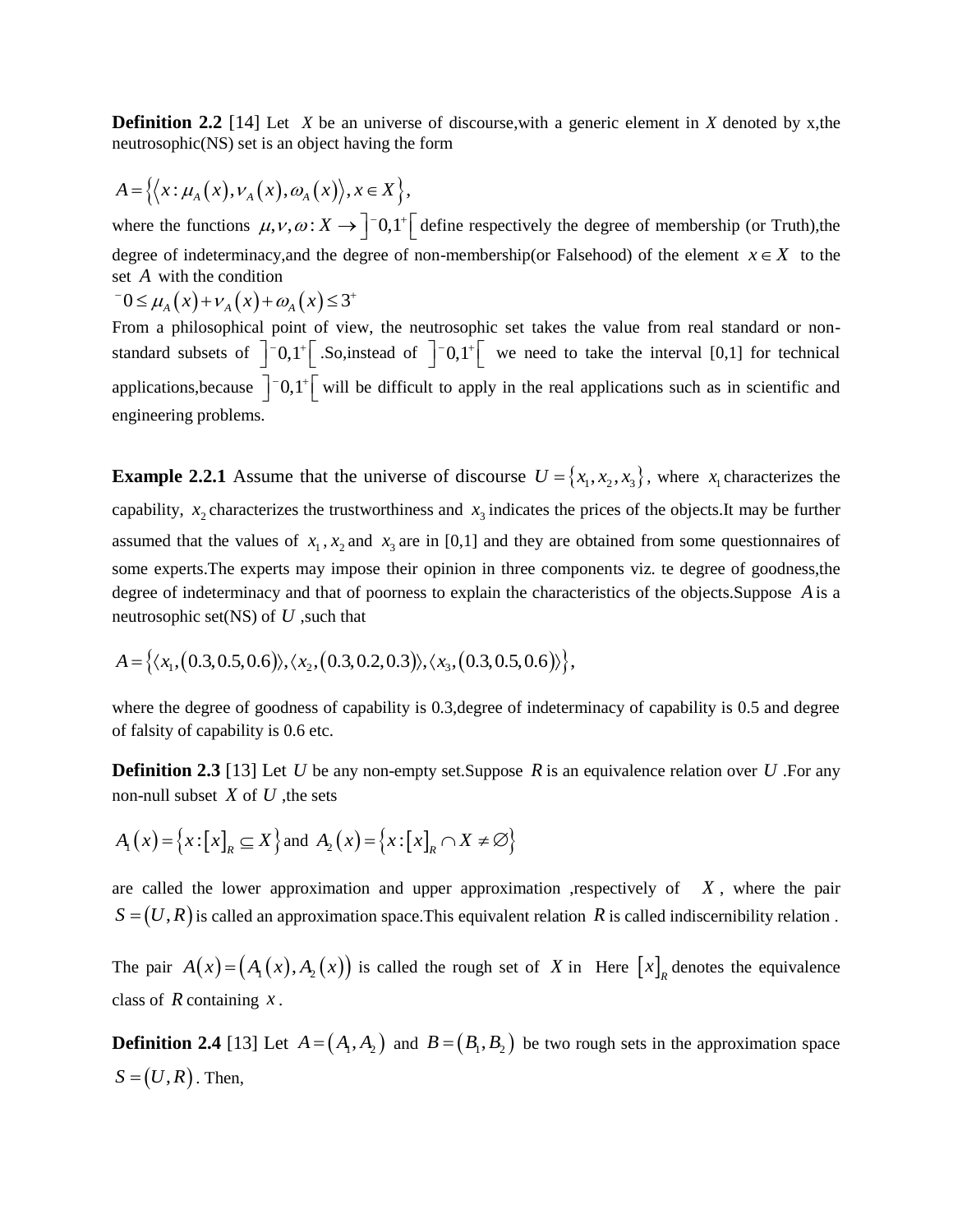$$
A \cup B = (A_1 \cup B_1, A_2 \cup B_2),
$$
  
\n
$$
A \cap B = (A_1 \cap B_1, A_2 \cap B_2),
$$
  
\n
$$
A \subseteq B \text{ if } A \cap B = A,
$$
  
\n
$$
\sim A = \{U - A_2, U - A_1\}
$$

**Definition 2.5** [10] Let U be an initial universe set and E be a set of parameters.Consider  $A \subseteq E$ .Let  $P(U)$  denotes the set of all neutrosophic sets of U. The collection  $(F, A)$  is termed to be the soft neutrosophic set over U ,where F is a mapping given by  $F : A \to P(U)$ .

**Example 2.5.1** Let  $U$  be the set of houses under consideration and  $E$  is the set of parameters. Each parameter is a neutrosophic word or sentence involving neutrosophic words.Consider *E* ={beautiful,wooden,costly,very costly,moderate,green surroundings,in good repair,in bad repair,cheap,expensive}.In this case,to define a neutrosophic soft set means to point out beautiful houses,wooden houses,houses in the green surroundings and so on.Suppose that,there are five houses in the universe U given by,  $U = \{h_1, h_2, h_3, h_4, h_5\}$  and the set of parameters  $A = \{e_1, e_2, e_3, e_4\}$ , where,  $e_1$ stands for the parameter 'beautiful', e<sub>2</sub> stands for the parameter 'wooden', e<sub>3</sub> stands for the parameter<br>
'costly' and the parameter e<sub>4</sub> stands for 'moderate'.Suppose that<br> *F* (beautiful) = { $\langle h_1, 0.5, 0.6, 0.3 \rangle$ ,

$$
\text{``costly'' and the parameter } e_4 \text{ stands for ``moderate''. Suppose that}
$$
\n
$$
F\left(\text{beautiful}\right) = \left\{\langle h_1, 0.5, 0.6, 0.3\rangle, \langle h_2, 0.4, 0.7, 0.6\rangle, \langle h_3, 0.6, 0.2, 0.3\rangle, \langle h_4, 0.7, 0.3, 0.2\rangle, \langle h_5, 0.8, 0.2, 0.3\rangle\right\},
$$
\n
$$
F\left(\text{wooden}\right) = \left\{\langle h_1, 0.6, 0.3, 0.5\rangle, \langle h_2, 0.7, 0.4, 0.3\rangle, \langle h_3, 0.8, 0.1, 0.2\rangle, \langle h_4, 0.7, 0.1, 0.3\rangle, \langle h_5, 0.8, 0.3, 0.6\rangle\right\},
$$
\n
$$
F\left(\cos t\,\big) = \left\{\langle h_1, 0.7, 0.4, 0.3\rangle, \langle h_2, 0.6, 0.7, 0.2\rangle, \langle h_3, 0.7, 0.2, 0.5\rangle, \langle h_4, 0.5, 0.2, 0.6\rangle, \langle h_5, 0.7, 0.3, 0.4\rangle\right\},
$$
\n
$$
F\left(\text{mod} \text{erate}\right) = \left\{\langle h_1, 0.8, 0.6, 0.4\rangle, \langle h_2, 0.7, 0.9, 0.6\rangle, \langle h_3, 0.7, 0.6, 0.4\rangle, \langle h_4, 0.7, 0.8, 0.6\rangle, \langle h_5, 0.9, 0.5, 0.7\rangle\right\}.
$$

The neutrosophic soft set(NSS)  $(F, E)$  is a parametrized family  $\{F(e_i), i = 1, 2, \dots, 10\}$  of all neutrosophic sets of *U* and describes a collection of approximation of an object.The mapping *F* here is 'houses(.)',where dot(.) is to be filled up by a parameter  $e \in E$ .Therefore,  $F(e_1)$  means 'houses(beautiful)' whose functional-value is the neutrosophic set  $\{\langle h_1, 0.5, 0.6, 0.3 \rangle, \langle h_2, 0.4, 0.7, 0.6 \rangle, \langle h_3, 0.6, 0.2$ 'houses(beautiful)' whose functional-value is the neutrosophic set

$$
\{\langle h_1, 0.5, 0.6, 0.3\rangle, \langle h_2, 0.4, 0.7, 0.6\rangle, \langle h_3, 0.6, 0.2, 0.3\rangle, \langle h_4, 0.7, 0.3, 0.2\rangle, \langle h_5, 0.8, 0.2, 0.3\rangle\}.
$$

Thus we can view the neutrosophic soft set (NSS)  $(F, A)$  as a collection of approximation as below: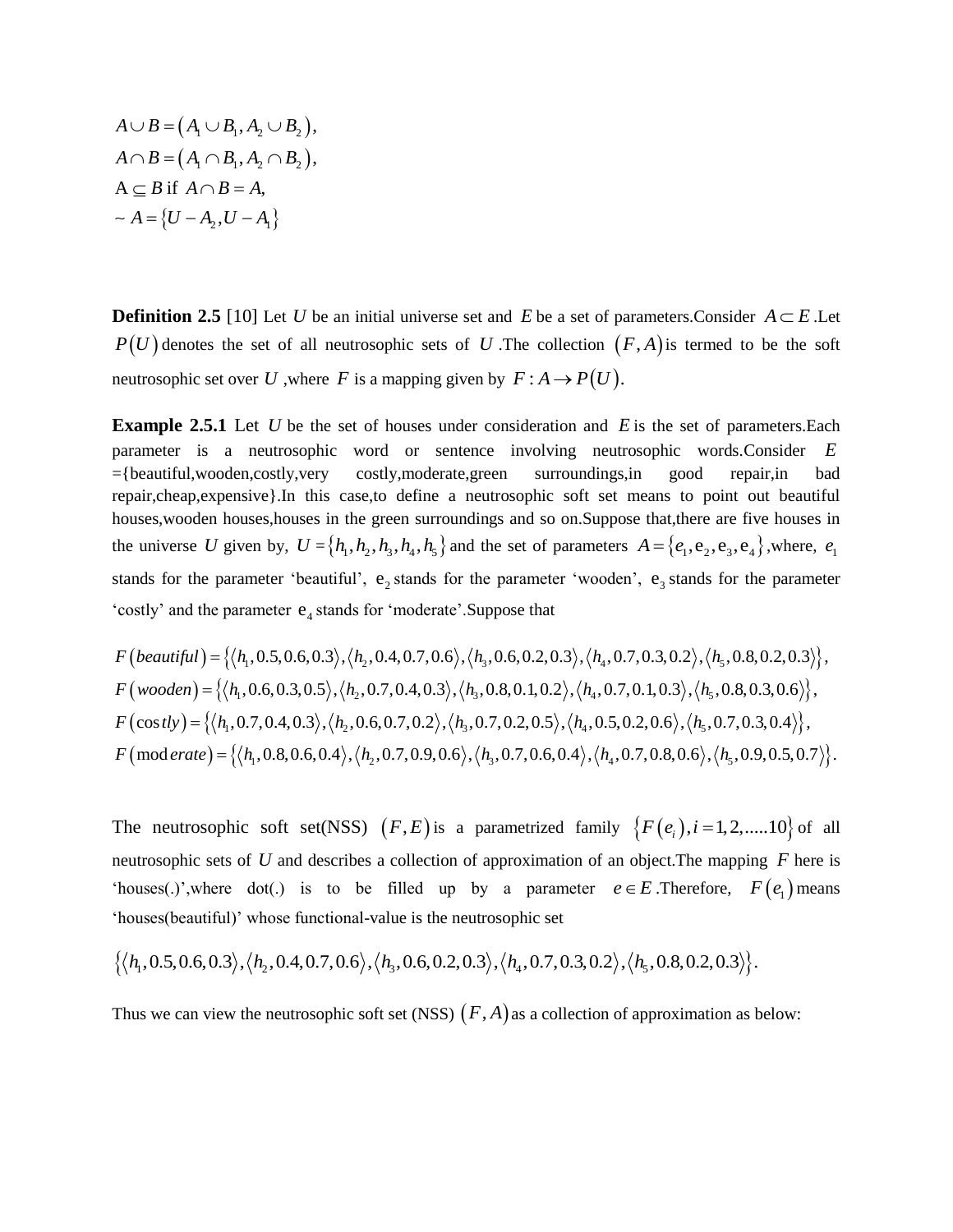$$
(F,A) = \begin{cases} \text{beautiful houses} = \{ \langle h_1, 0.5, 0.6, 0.3 \rangle, \langle h_2, 0.4, 0.7, 0.6 \rangle, \langle h_3, 0.6, 0.2, 0.3 \rangle, \langle h_4, 0.7, 0.3, 0.2 \rangle, \langle h_5, 0.8, 0.2, 0.3 \rangle \}, \\ \text{wooden houses} = \{ \langle h_1, 0.6, 0.3, 0.5 \rangle, \langle h_2, 0.7, 0.4, 0.3 \rangle, \langle h_3, 0.8, 0.1, 0.2 \rangle, \langle h_4, 0.7, 0.1, 0.3 \rangle, \langle h_5, 0.8, 0.3, 0.6 \rangle \}, \\ \text{(F,A)} = \begin{cases} \text{cos tly houses} = \{ \langle h_1, 0.7, 0.4, 0.3 \rangle, \langle h_2, 0.7, 0.4, 0.3 \rangle, \langle h_3, 0.7, 0.2, 0.5 \rangle, \langle h_4, 0.7, 0.1, 0.3 \rangle, \langle h_5, 0.7, 0.3, 0.4 \rangle \}, \\ \text{mod erate houses} = \{ \langle h_1, 0.8, 0.6, 0.4 \rangle, \langle h_2, 0.7, 0.9, 0.6 \rangle, \langle h_3, 0.7, 0.6, 0.4 \rangle, \langle h_4, 0.7, 0.8, 0.6 \rangle, \langle h_5, 0.9, 0.5, 0.7 \rangle \} \end{cases} \right\}, \text{mod erate houses} = \{ \langle h_1, 0.8, 0.6, 0.4 \rangle, \langle h_2, 0.7, 0.9, 0.6 \rangle, \langle h_3, 0.7, 0.6, 0.4 \rangle, \langle h_4, 0.7, 0.8, 0.6 \rangle, \langle h_5, 0.9, 0.5, 0.7 \rangle \} \rangle \end{cases}
$$

where each approximatin has two parts:(i) a predicate p, and (ii) an approximate value-set v(or simply to be called value-set v).

|          | The tabular representation of the neutrosophic soft set $(F, A)$ is as follows:                               |        |                |           |
|----------|---------------------------------------------------------------------------------------------------------------|--------|----------------|-----------|
| $\mid U$ | beautiful                                                                                                     | wooden | $\cos t \, dy$ | mod erate |
|          | $h_1$ $(0.5, 0.6, 0.3)$ $(0.6, 0.3, 0.5)$ $(0.7, 0.4, 0.3)$ $(0.8, 0.6, 0.4)$                                 |        |                |           |
|          | $h$ , (0.4, 0.7, 0.6) (0.7, 0.4, 0.3) (0.6, 0.7, 0.2) (0.7, 0.9, 0.6)                                         |        |                |           |
|          | $h_3$ (0.6, 0.2, 0.3) (0.8, 0.1, 0.2) (0.7, 0.2, 0.5) (0.7, 0.6, 0.4)                                         |        |                |           |
|          | $h_4$ (0.7, 0.3, 0.2) (0.7, 0.1, 0.3) (0.5, 0.2, 0.6) (0.7, 0.8, 0.6)                                         |        |                |           |
|          | $\begin{bmatrix} h_{5} & (0.8, 0.2, 0.3) & (0.8, 0.3, 0.6) & (0.7, 0.3, 0.4) & (0.9, 0.5, 0.7) \end{bmatrix}$ |        |                |           |
|          |                                                                                                               |        |                |           |

#### **3. Rough neutrosophic soft sets:**

Here we introduce the concept of rough neutrosophic soft sets by combining both rough sets and neutrosophic soft sets and perform some operations viz. union,intersection,inclusion and equality over them.

#### **Definition 3.1**

Let U be a non-empty universe set,  $E$  be a set of parameters and  $R$  be an equivalence relation on  $U$ Considering  $A \subseteq E$ . Let  $P(U)$  denotes the set of all neutrosophic sets of U. The collection  $(F, A)$  is termed to be the neutrosophic soft set over U where  $F : A \rightarrow P(U)$  with membership function  $\mu_F^F$ , indeterminacy function  $V_F$  and non-membership function  $\omega_F$ . The lower and upper approximation of F in the approximation  $(U, R)$  denoted by  $N_*(F)$  and  $N^*(F)$  are respectively and they are defined as follows:

follows:  
\n
$$
N_{*}(F) = \bigcup \Big\{ \Big\{ e_{i}, \{ \Big\langle x, \mu_{N_{*}(F)}(x), \nu_{N_{*}(F)}(x), \omega_{N_{*}(F)}(x) \Big\rangle \} : [x]_{R} \subseteq X, x \in U \Big\} \Big\},
$$
\n
$$
N^{*}(F) = \bigcup \Big\{ \Big\{ e_{i}, \{ \Big\langle x, \mu_{N^{*}(F)}(x), \nu_{N^{*}(F)}(x), \omega_{N^{*}(F)}(x) \Big\rangle \} : [x]_{R} \cap X \neq \emptyset, x \in U \Big\} \Big\},
$$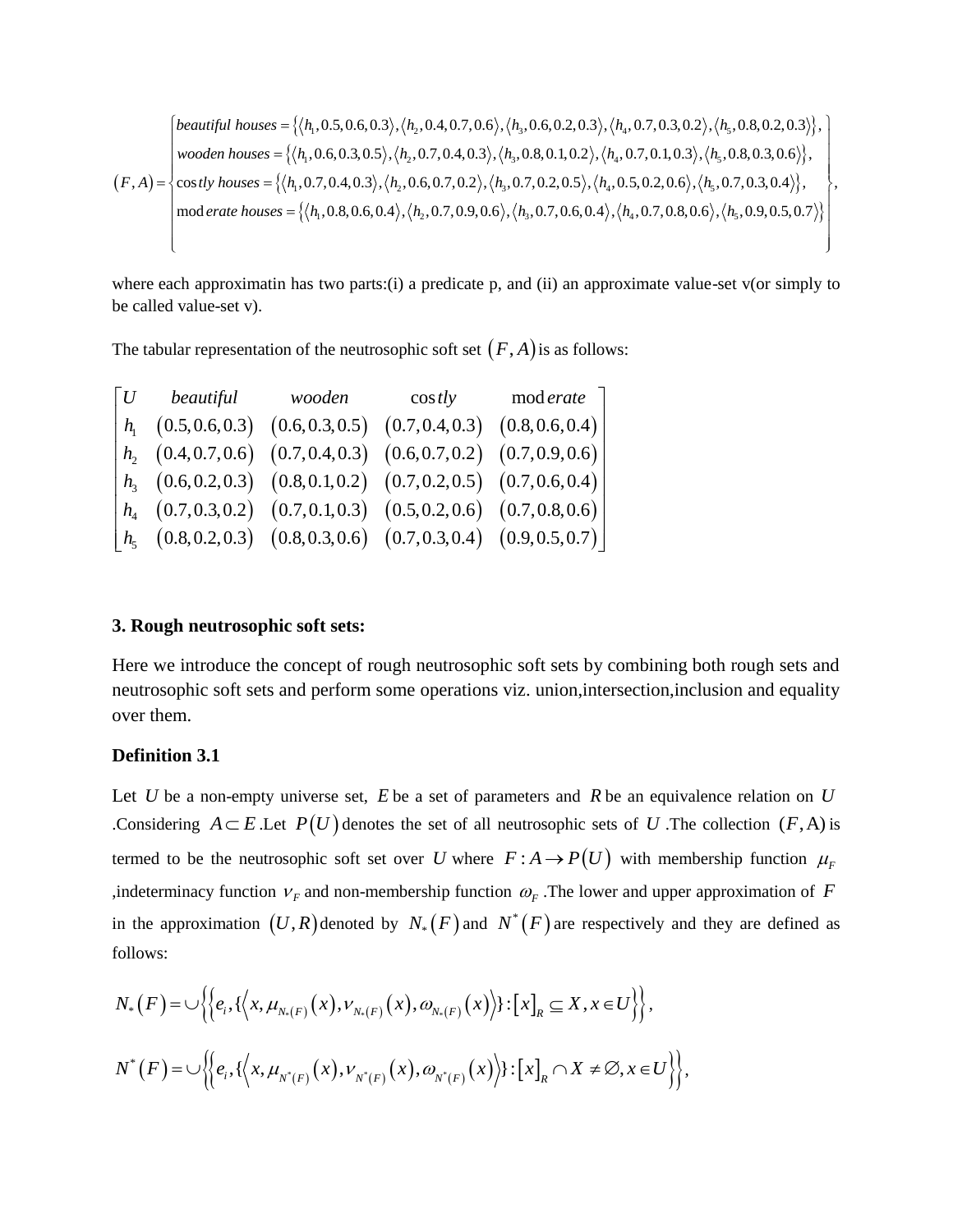$$
\mu_{N_*(F)}(x) = \bigwedge_{y \in [x]_R} \mu_F(y), \nu_{N_*(F)}(x) = \bigvee_{y \in [x]_R} \nu_F(y), \omega_{N_*(F)}(x) = \bigvee_{y \in [x]_R} \omega_F(y)
$$

and  $\mu_{N^*(F)}(x) = \bigvee_{y \in [x]_R} \mu_F(y)$  $\bigvee_{x \in [x]_R} \mu_F(y), \nu_{N^*(F)}(x) = \bigwedge_{y \in [x]_R} \nu_F(y)$  $\bigcap_{x \in [x]_R} V_F(y), \omega_{N^*(F)}(x) = \bigcap_{y \in [x]_R} \omega_F(y)$  $\bigwedge_{y\in [x]_p} \omega_F(y)$ 

provided  $0 \le \mu_{N^*(F)}(x) + \nu_{N^*(F)}(x) + \omega_{N^*(F)}(x) \le 3$  and  $0 \le \mu_{N^*(F)}(x) + \nu_{N^*(F)}(x) + \omega_{N^*(F)}(x) \le 3$ 

where the symbols  $\land$  and  $\lor$  used to denote minimum and maximum operators respectively and the pair  $\big(N_\ast\big(F\big),N^\ast\big(F\big)\big)$ is called the rough neutrosophic soft set in  $\big(U,R\big).$ 

If  $N_*(F) = N^*(F)$  then  $\mu_{N_*(F)} = \mu_{N^*(F)}, \nu_{N_*(F)} = \nu_{N^*(F)}$  and  $\omega_{N_*(F)} = \omega_{N^*(F)}$ . So it is no more a rough neutrosophic soft set i.e. it is called a definable neutrosophic soft set.

#### **Example 3.1.1**

Let  $U = \{h_1, h_2, h_3, h_4, h_5\}$  be a set of houses under consideration,  $X \subset U$  where  $X = \{h_1, h_4, h_5\}$  and *R* be an equivalence relation and its partition of *U* is,

$$
U/R = \left\{ \left\{ h_1, h_4 \right\}, \left\{ h_2, h_3 \right\}, \left\{ h_5 \right\} \right\}
$$

Let E be a set of parameter where  $E = \{e_1, e_2, e_3, e_4\}$ . Then  $(F, E)$  is called the neutrosophic soft set and  $F: E \to P(U)$  where  $P(U)$  denotes the set of all neutrosophic sets.

Now we consider the neutrosophic soft set as:

Now we consider the neutrosophic soft set as:  
\nNow we consider the neutrosophic soft set as:  
\n
$$
\begin{cases}\n\{e_1, \langle h_1, 0.5, 0.6, 0.3 \rangle, \langle h_2, 0.4, 0.7, 0.6 \rangle, \langle h_3, 0.6, 0.2, 0.3 \rangle, \langle h_4, 0.7, 0.3, 0.2 \rangle, \langle h_5, 0.8, 0.2, 0.3 \rangle\}, \\
\{e_2, \langle h_1, 0.6, 0.3, 0.5 \rangle, \langle h_2, 0.7, 0.4, 0.3 \rangle, \langle h_3, 0.8, 0.1, 0.2 \rangle, \langle h_4, 0.7, 0.1, 0.3 \rangle, \langle h_5, 0.8, 0.3, 0.6 \rangle\}, \\
N(F) = \begin{cases}\n\{e_3, \langle h_1, 0.7, 0.4, 0.3 \rangle, \langle h_2, 0.7, 0.4, 0.3 \rangle, \langle h_3, 0.7, 0.2, 0.5 \rangle, \langle h_4, 0.7, 0.1, 0.3 \rangle, \langle h_5, 0.7, 0.3, 0.4 \rangle\}, \\
\{e_4, \langle h_1, 0.8, 0.6, 0.4 \rangle, \langle h_2, 0.7, 0.9, 0.6 \rangle, \langle h_3, 0.7, 0.6, 0.4 \rangle, \langle h_4, 0.7, 0.8, 0.6 \rangle, \langle h_5, 0.9, 0.5, 0.7 \rangle\}\n\end{cases}
$$

Thus the lower and the upper rough neutrosophic soft set corresponding to *X* is given by,  
\n
$$
\begin{cases}\n\{e_1, \langle h_1, 0.5, 0.6, 0.3 \rangle, \langle h_4, 0.5, 0.6, 0.3 \rangle, \langle h_5, 0.8, 0.2, 0.3 \rangle\}, \\
\{e_2, \langle h_1, 0.6, 0.3, 0.5 \rangle, \langle h_4, 0.6, 0.3, 0.5 \rangle, \langle h_5, 0.8, 0.3, 0.6 \rangle\}, \\
N_*(F) = \begin{cases}\n\{e_3, \langle h_1, 0.5, 0.4, 0.6 \rangle, \langle h_4, 0.5, 0.4, 0.6 \rangle, \langle h_5, 0.7, 0.3, 0.4 \rangle\}, \\
\{e_4, \langle h_1, 0.7, 0.8, 0.6 \rangle, \langle h_4, 0.7, 0.8, 0.6 \rangle, \langle h_5, 0.9, 0.5, 0.7 \rangle\}\n\end{cases}
$$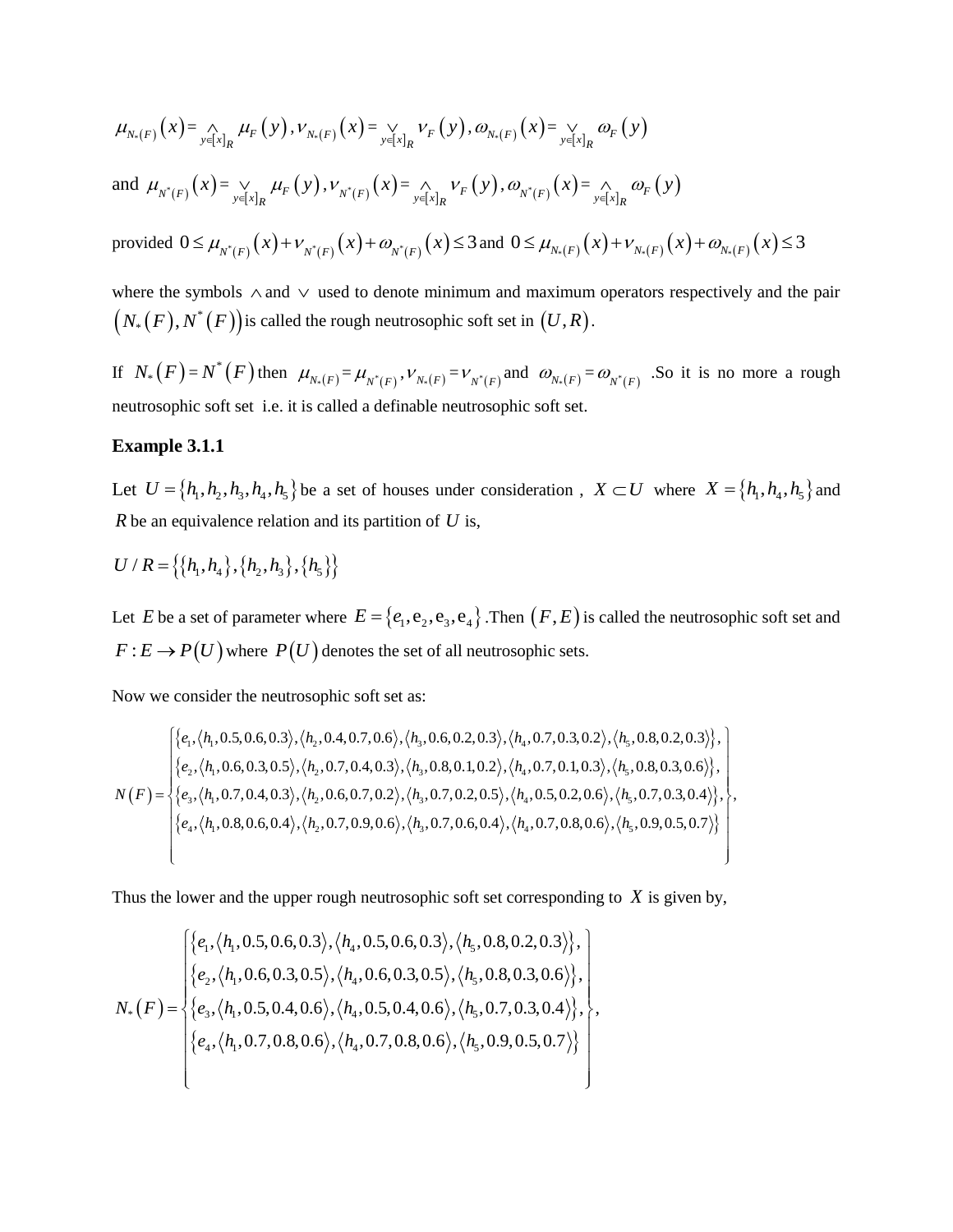and 
$$
N^*(F) = \begin{cases} \{e_1, \langle h_1, 0.7, 0.3, 0.2 \rangle, \langle h_4, 0.7, 0.3, 0.2 \rangle, \langle h_5, 0.8, 0.2, 0.3 \rangle\}, \\ \{e_2, \langle h_1, 0.7, 0.1, 0.3 \rangle, \langle h_4, 0.7, 0.1, 0.3 \rangle, \langle h_5, 0.8, 0.3, 0.6 \rangle\}, \\ \{e_3, \langle h_1, 0.7, 0.2, 0.3 \rangle, \langle h_4, 0.7, 0.2, 0.3 \rangle, \langle h_5, 0.7, 0.3, 0.4 \rangle\}, \\ \{e_4, \langle h_1, 0.8, 0.6, 0.4 \rangle, \langle h_4, 0.8, 0.6, 0.4 \rangle, \langle h_5, 0.9, 0.5, 0.7 \rangle\} \end{cases}
$$

From the above results we can write  $N_*(F) \neq N^*(F)$ .

But we find some examples in real world where we can show that  $N_*(F) = N^*(F)$ . In those cases rough neutrosophic soft sets reduced as definable neutrosophic soft set.

**Definition 3.2** If  $N(F) = (N_*(F), N^*(F))$  is a rough neutrosophic soft set in  $(U, R)$ , the rough complement of  $N(F)$  is the rough neutrosophic soft set denoted by  $\sim N(F) = (N_*(F)^c, N^*(F)^c)$  $\sim N(F) = (N_* (F)^c, N^*(F)^c)$ , where  $N_*(F)^c$ ,  $N^*(F)^c$  $N_* (F)^c$ ,  $N^* (F)^c$  are the complements of neutrosophic soft sets  $N_* (F)$  and  $N^* (F)$ respectively.

Then,

Then,  
\n
$$
N_{*}(F)^{c} = \left\{ \left\{ e_{i}, \left\langle x, \omega_{N_{*}(F)}(x), 1 - \nu_{N_{*}(F)}(x), \mu_{N_{*}(F)}(x) \right\rangle \right\} : x \in U \right\}
$$
\nand 
$$
N^{*}(F)^{c} = \left\{ \left\{ e_{i}, \left\langle x, \omega_{N^{*}(F)}(x), 1 - \nu_{N^{*}(F)}(x), \mu_{N^{*}(F)}(x) \right\rangle \right\} : x \in U \right\}
$$

**Definition 3.3** If  $N(F_1)$  and  $N(F_2)$  are two rough neutrosophic soft sets of the neutrosophic soft sets

$$
F_1 \text{ and } F_2 \text{ respectively in } U \text{ , then we have the following results:}
$$
\n(i)  $N(F_1) = N(F_2)$  iff  $N_*(F_1) = N_*(F_2)$  and  $N^*(F_1) = N^*(F_2)$ \n  
\n(ii)  $N(F_1) \subseteq N(F_2)$  iff  $N_*(F_1) \subseteq N_*(F_2)$  and  $N^*(F_1) \subseteq N^*(F_2)$ \n  
\n(iii)  $N(F_1) \cup N(F_2) = \langle N_*(F_1) \cup N_*(F_2), N^*(F_1) \cup N^*(F_2) \rangle$ \n  
\n(iv)  $N(F_1) \cap N(F_2) = \langle N_*(F_1) \cap N_*(F_2), N^*(F_1) \cap N^*(F_2) \rangle$ \n  
\n(v)  $N(F_1) + N(F_2) = \langle N_*(F_1) + N_*(F_2), N^*(F_1) + N^*(F_2) \rangle$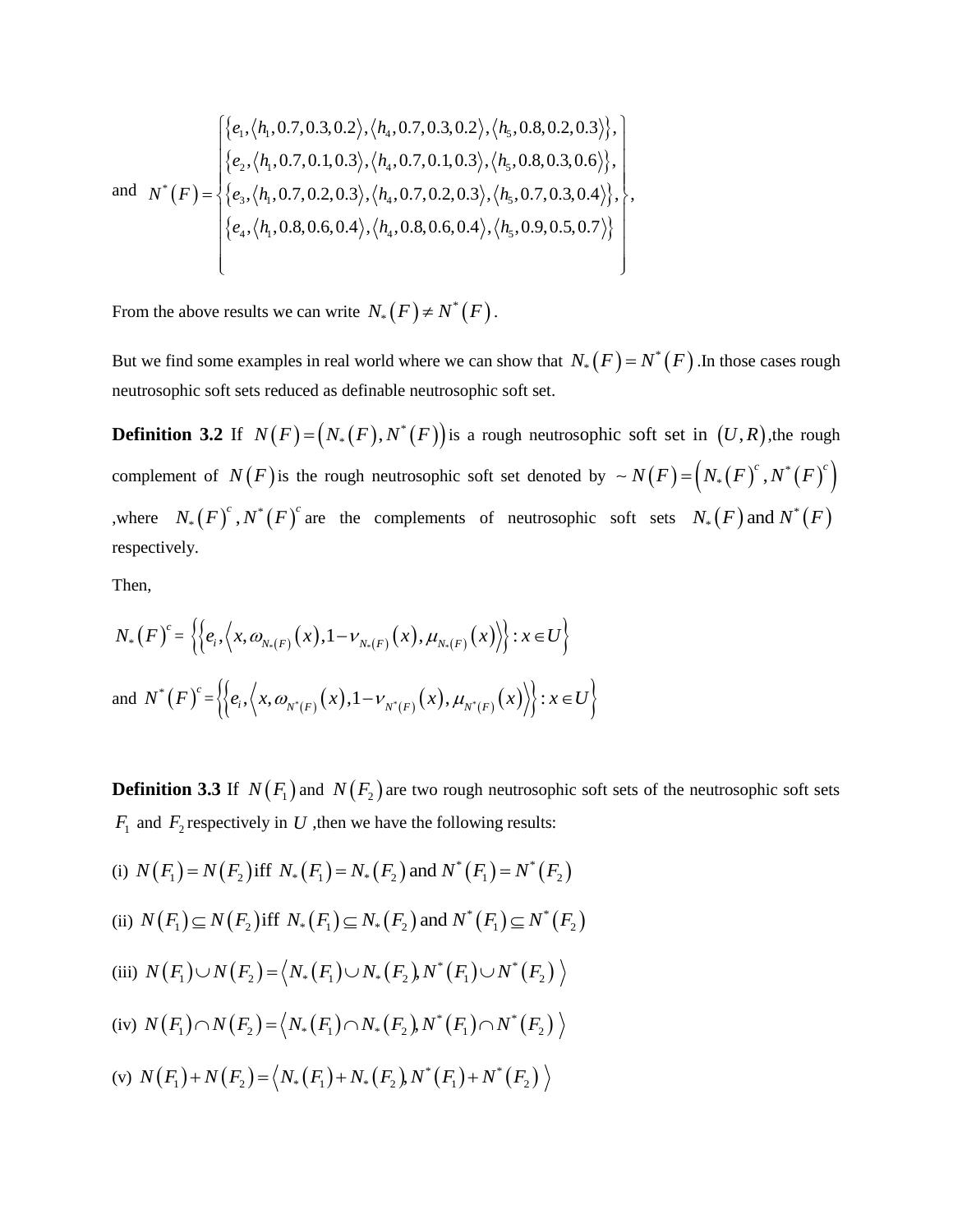(vi) 
$$
N(F_1) \cdot N(F_2) = \langle N_*(F_1) \cdot N_*(F_2) N^*(F_1) \cdot N^*(F_2) \rangle
$$

**Proposition 3.4** If  $N, M, L$  are rough neutrosophic soft set in  $(U, R)$ , then the following propositions are straightforward:

- $(i) \sim N(-N) = N$
- (ii)  $N \cup M = M \cup N, N \cap M = M \cap N$

(ii) 
$$
N \cup M = M \cup N, N \cap M = M \cap N
$$
  
(iii)  $(N \cup M) \cup L = N \cup (M \cup L), (N \cap M) \cap L = N \cap (M \cap L)$ 

(iii) 
$$
(N \cup M) \cup L = N \cup (M \cup L), (N \cap M) \cap L = N \cap (M \cap L)
$$
  
(iv)  $(N \cup M) \cap L = (L \cap M) \cup (N \cap L), (N \cap M) \cup L = (N \cup L) \cap (M \cup L)$ 

**Proposition 3.5 (**De Morgan's Laws)

(i) 
$$
\sim (N(F_1) \cup N(F_2)) = (\sim N(F_1)) \cap (\sim N(F_2))
$$
  
\n(ii)  $\sim (N(F_1) \cap N(F_2)) = (\sim N(F_1)) \cup (\sim N(F_2))$   
\nProof: (i)  $\sim (N(F_1) \cup N(F_2)) = \sim \langle \{N_*(F_1) \cup N_*(F_2)\}, \{N^*(F_1) \cup N^*(F_2)\} \rangle$   
\n $= \langle \sim \{N_*(F_1) \cup N_*(F_2)\}, \sim \{N^*(F_1) \cup N^*(F_2)\} \rangle$   
\n $= \langle \{N_*(F_1) \cup N_*(F_2)\}^c, \{N^*(F_1) \cup N^*(F_2)\}^c \rangle$   
\n $= \langle \sim \{N_*(F_1) \cap N_*(F_2)\}, \sim \{N^*(F_1) \cap N^*(F_2)\} \rangle$   
\n $= (\sim N(F_1)) \cap (\sim N(F_2))$ 

(ii) Similar to the proof of (i)

**Proposition 3.6** If  $F_1$  and  $F_2$  are two neutrosophic sets in U such that  $F_1 \subseteq F_2$ , then  $N(F_1) \subseteq N(F_2)$ 

(i) 
$$
N(F_1 \cup F_2) \supseteq N(F_1) \cup N(F_2)
$$

(ii)  $N(F_1 \cap F_2) \subseteq N(F_1) \cap N(F_2)$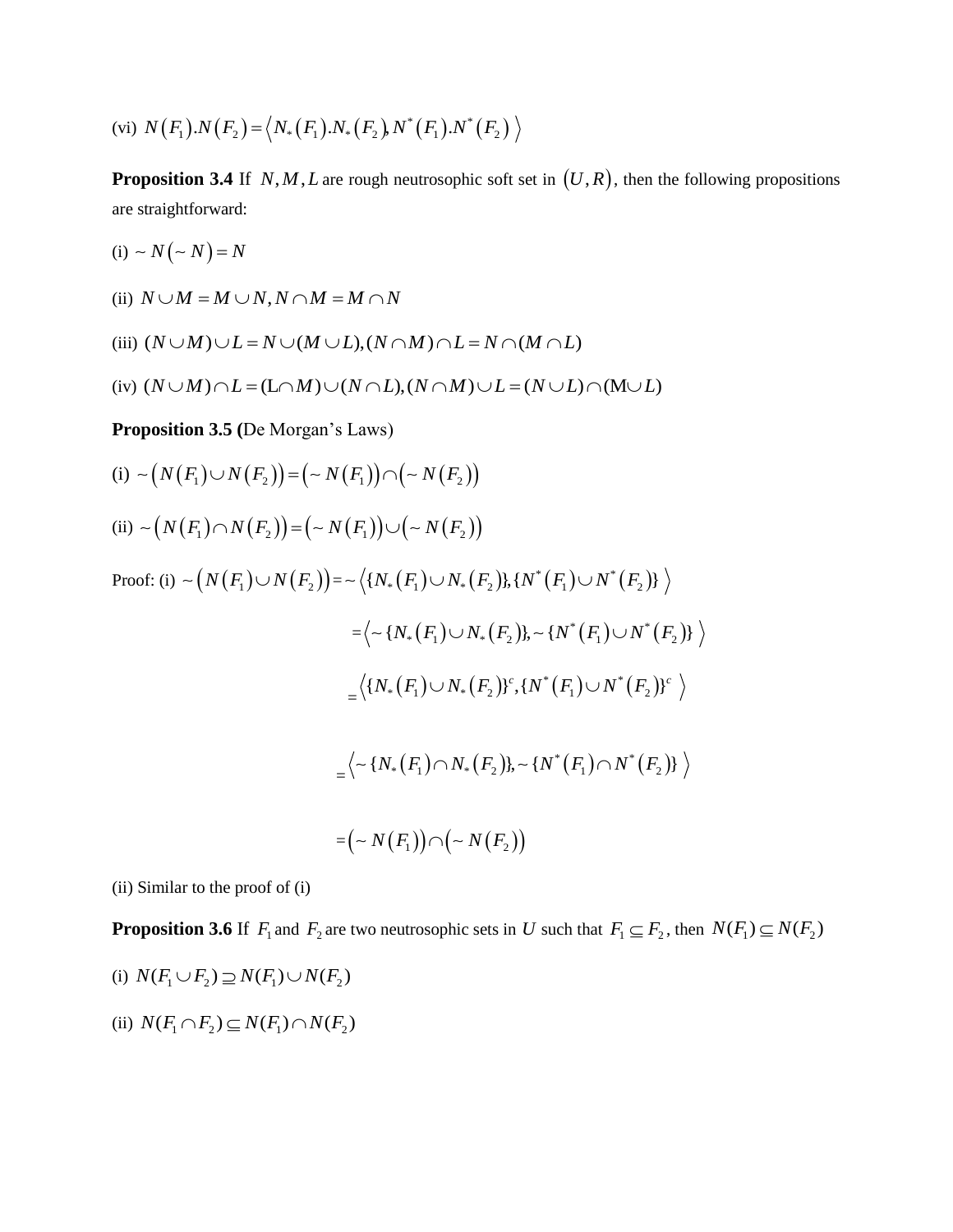Proof : 
$$
\mu_{N_*(F_1 \cup F_2)}(x) = \inf \{ \mu_{(F_1 \cup F_2)}(x) : x \in X_i \}
$$
  
\n
$$
= \inf \left( \max \{ \mu_{F_1}(x), \mu_{F_2}(x) \} : x \in X_i \right)
$$
\n
$$
\ge \max \left\{ \inf \{ \mu_{F_1}(x) : x \in X_i \} , \inf \{ \mu_{F_2}(x) : x \in X_i \} \right\}
$$
\n
$$
= \max \left\{ \mu_{N_*(F_1)}(x_i), \mu_{N_*(F_2)}(x_i) \right\}
$$
\n
$$
= (\mu_{N_*(F_1)} \cup \mu_{N_*(F_2)}) (x_i)
$$

Similarly,  $V_{N_*(F_1 \cup F_2)}(x) \leq (V_{N_*(F_1)} \cup V_{N_*(F_2)})(x_i)$ 

$$
\omega_{\scriptscriptstyle N_\ast(F_1\cup F_2)}\big(x\big)\leq (\omega_{\scriptscriptstyle N_\ast(F_1)}\cup \omega_{\scriptscriptstyle N_\ast(F_2)})(x_i)
$$

Thus,  $N_*(F_1 \cup F_2) \supseteq N_*(F_1) \cup N_*(F_2)$ 

We can also see that

$$
N^*(F_1 \cup F_2) = N^*(F_1) \cup N^*(F_2)
$$

Hence,  $N(F_1 \cup F_2) \supseteq N(F_1) \cup N(F_2)$ 

(ii) The proof of (ii) is similar to the proof of (i)

# **Proposition 3.7**

- (i)  $N_*(F) = \sim N^* (-F)$
- (ii)  $N^*(F) = N^* (-F)$

$$
(iii) N_*(F) \subseteq N^*(F)
$$

Proof: By definition,

Proof: By definition,  
\n
$$
F = \left\{ e_i, \left\{ \left\langle x, \mu_{N_*(F)}(x), \nu_{N_*(F)}(x), \omega_{N_*(F)}(x) \right\rangle \right\} : x \in X \right\}
$$
\n
$$
\sim F = \left\{ e_i, \left\{ \left\langle x, \omega_{N_*(F)}(x), 1 - \nu_{N_*(F)}(x), \mu_{N_*(F)}(x) \right\rangle \right\} : x \in X \right\}
$$
\n
$$
N^*(\sim F) = \cup \left\{ e_i, \left\{ \left\langle x, \omega_{N^*(F)}(x), 1 - \nu_{N^*(F)}(x), \mu_{N^*(F)}(x) \right\rangle \right\} : [x]_R \cap X \neq \emptyset, x \in U \right\}
$$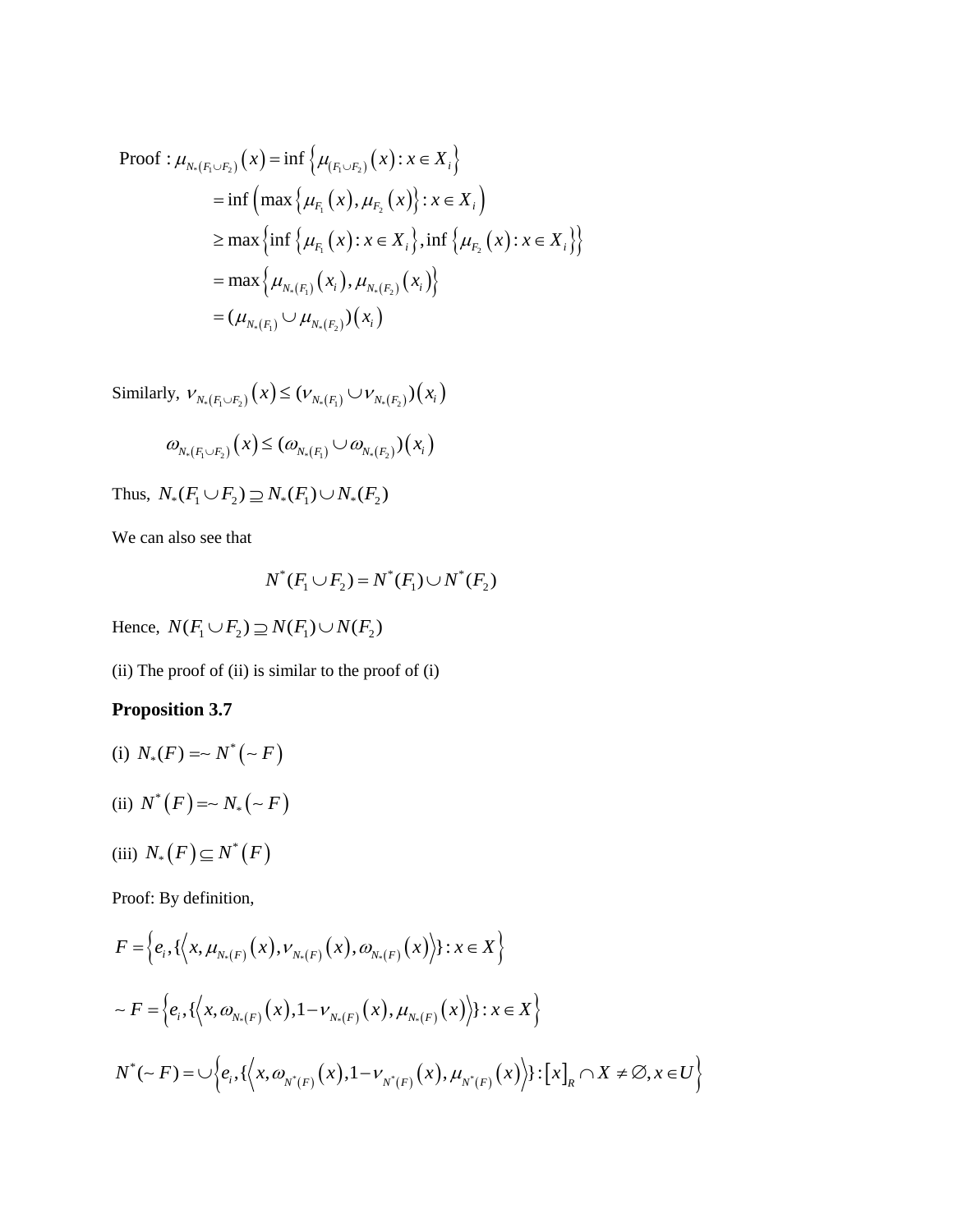$$
\sim N^*(-F) = \bigcup \Biggl\{ e_i, \{ \Bigl\langle x, \mu_{N^*(F)}(x), 1 - (1 - \nu_{N^*(F)}(x)), \omega_{N^*(F)}(x), \mu_{N^*(F)}(x) \Bigr\rangle \} : [x]_R \subseteq X, x \in U \Biggr\}
$$
  
=  $N_*(F)$ 

(ii) The proof is similar to the proof of (i)

(iii) For any  $y \in N_*(F)$ , we have

$$
\mu_{N_{*}(F)}(x) = \lim_{y \in [x]_{R}} \mu_{F}(y) \leq \lim_{y \in [x]_{R}} \mu_{F}(y), \nu_{N_{*}(F)}(x) = \lim_{y \in [x]_{R}} \nu_{F}(y) \geq \lim_{y \in [x]_{R}} \nu_{F}(y)
$$

and  $\omega_{N_*(F)}(x) = \bigvee_{y \in [x]_R} \omega_F(y) \ge \bigwedge_{y \in [x]_R} \omega_F(y)$  $\omega_{N_*(F)}(x) = \bigvee_{y \in [x]_R} \omega_F(y) \ge \bigwedge_{y \in [x]_R} \omega_F(y)$ 

Thus,  $N_*(F) \subseteq N^*(F)$ 

**4. Conclusion:** In this work we have introduced the notion of rough neutrosophic soft sets by using equivalence relation.We have also studied some basic operations on them and proved some properties.The concept of rough neutrosophic soft sets is a combination of three different theories which are rough sets,neutrosophic sets and soft sets.Soft set theory mainly concerned with parametric data, while neutrosophic set theory deals with indeterminate and consistent information and rough set theory is with incompleteness.so rough neutrosophic soft sets can be utilized for dealing with parametrization,indeterminacy and incompleteness.

#### **5. References:**

[1] K. Atanassov, Intuitionistic fuzzy sets, Fuzzy Sets and Systems, 20(1986), 87-96.

[2] K. Atanassov, G. Gargov, Interval valued intuitionistic fuzzy sets, Fuzzy Sets and Systems, 31(1989), 343-349.

[3] B. Chetia, P. K. Das, An application of interval valued fuzzy soft sets in medical diagnosis, International Journal of Contemporary Mathematical Sciences, 5(2010), 1887 - 1894.

[4] W. L. Gau, D. J. Buehrer, Vague sets, IEEE Trans. Systems,Man, and Cybernetics, 23(1993), 610-614.

[5] J. Goguen, L-fuzzy sets, Journal of Mathematical Analysis and Applications, 18(1967), 145- 174.

[6] M. Gorzalczan, A method of inference in approximate reasoning based on interval-valued fuzzy sets, Fuzzy Sets and Systems, 21(1987), 1-17.

[7] Y. Jiang, Y. Tang, Q. Chen, H. Liu, J. Tung, Interval valued intuitionistic fuzzy soft sets and their properties, Computers and Mathematics with Applications, 60(2010), 906-918.